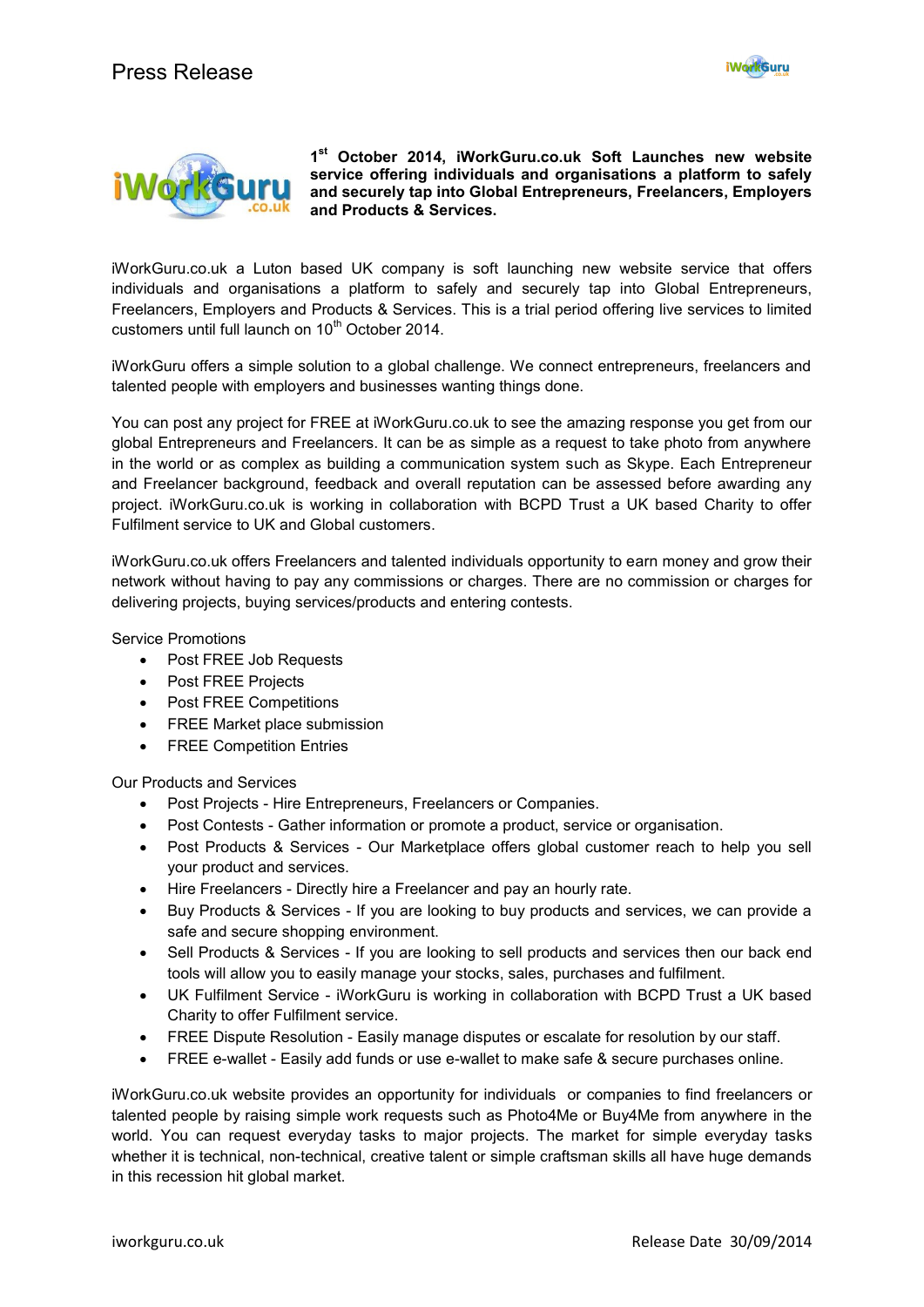# Press Release



Our fulfillment service allows individuals and organisations to safely and securely store their goods at our storage facilities in Luton, United Kingdom and request shipping to their customers in UK, Europe or Worldwide.

The Chairman of BCPD Trust commented "The solutions offered by iworkguru.co.uk help people in parts of the world including UK where unemployment is high and allows social mobility and a level playing field for individuals with skills and talents. We are proud to be working in collaboration with iworkguru.co.uk and feel their services complement the objectives and aspirations of our charity. You can find more information about our organisation at bcpdt.org.uk."

### **Notes for Editors**

## **Information about Process**

iWorkGuru User Guide provides step by step information about our process and procedures and this can be downloaded by following this link ["User Guide"](http://www.mobileguru.co.uk/iworkguru/userguidance.pdf). Posting Projects, Services/Products and Contests can be done in less than a minute.

### **About Us**

iWorkGuru is part of Mobileguru Limited a United Kingdom registered company trading in the UK, Europe and Worldwide since 2002. Mobileguru Limited is a Luton based company and is well known all across the country and overseas due to its online presence. Visit [http://www.mobileguru.co.uk](http://www.mobileguru.co.uk/) for more information.

iWorkGuru Fulfilment Service is provided in collaboration with BCPD Trust a UK registered charity based in Luton inspiring young and disadvantaged people into employment, business and sports. Visit [http://www.bcpdt.org.uk](http://www.bcpdt.org.uk/) for more information.

#### **Contact Us**

Email: [enquiry@iworkguru.co.uk](mailto:enquiry@iworkguru.co.uk) Phone: (+44) 0845 519 0096 Press Officer: (+44) 07930 331 591

#### **Office Address:**

iWorkGuru Suite 2D Britannia House Leagrave Road, Luton, LU3 1RJ United Kingdom

Website: [https://www.iworkguru.co.uk](https://www.iworkguru.co.uk/) 

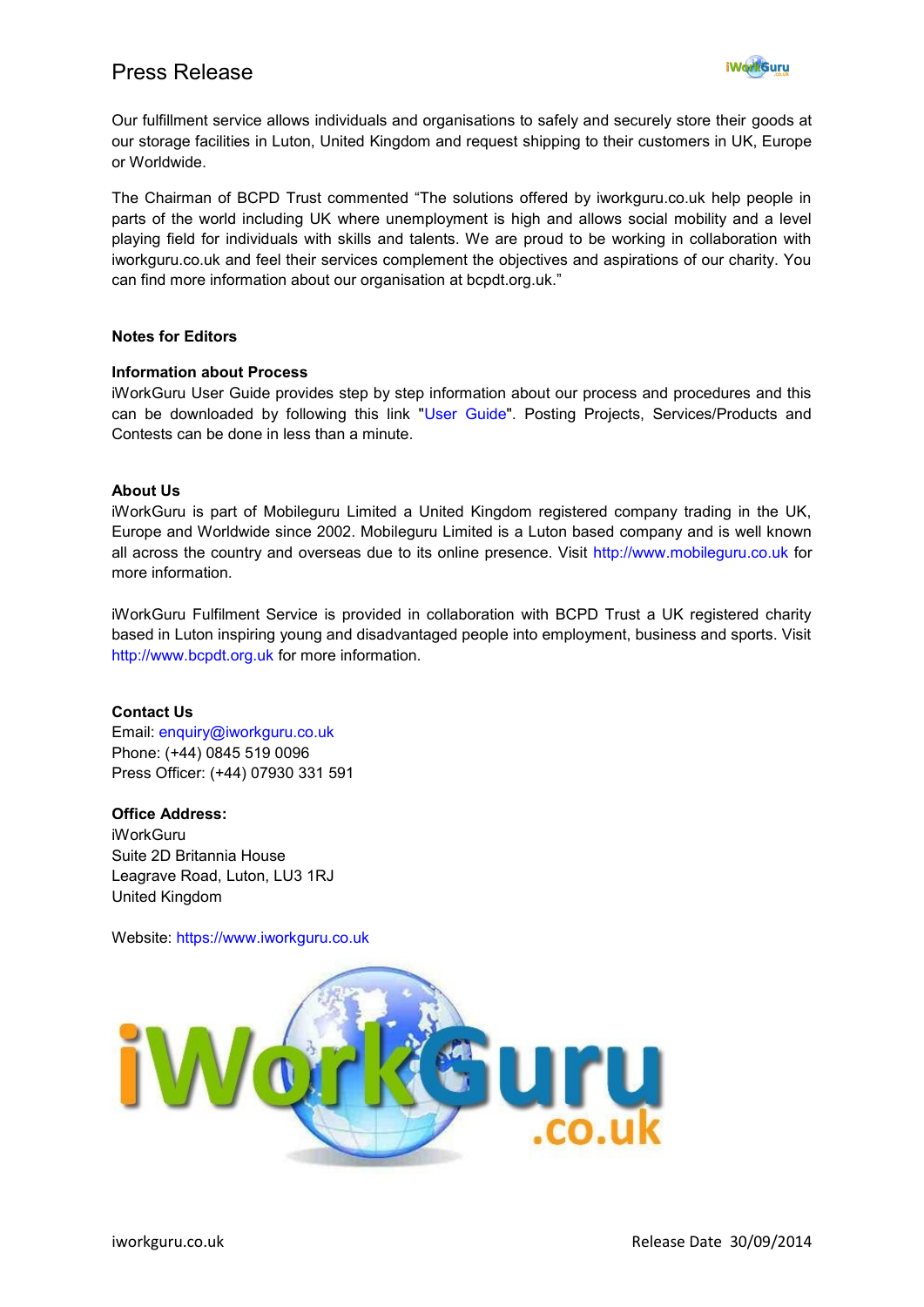

# **Our Service Charges**

| <b>Project Charges</b>         |                           |                   |  |
|--------------------------------|---------------------------|-------------------|--|
| <b>Description</b>             | <b>Project Originator</b> | <b>Freelancer</b> |  |
| <b>Project Posting/Bidding</b> | <b>FREE</b>               | <b>FREE</b>       |  |
| Picture Addition               | <b>FREE</b>               | Not Applicable    |  |
| Standard Project variable fee  | 1%                        | <b>FREE</b>       |  |
| Standard Project fixed fee     | £0.20                     | <b>FREE</b>       |  |
| Urgent Project fee             | £0.50                     | Not Applicable    |  |
| Featured Project fee           | £1.99                     | Not Applicable    |  |
| Sensitive Document fee         | £1.99                     | Not Applicable    |  |
| Sign NDA fee                   | £4.99                     | <b>FREE</b>       |  |
| Private Project fee            | £1.99                     | Not Applicable    |  |
| Full Time Freelancer fee       | £9.99                     | <b>FREE</b>       |  |

| <b>Service/Product Charges</b>           |               |                |  |
|------------------------------------------|---------------|----------------|--|
| <b>Description</b>                       | <b>Seller</b> | <b>Buyer</b>   |  |
| Service or Product Listing/Buying        | <b>FRFF</b>   | <b>FRFF</b>    |  |
| Picture Addition                         | FREE          | Not Applicable |  |
| Standard Service or Product variable fee | 1%            | <b>FREE</b>    |  |
| Standard Service or Product fixed fee    | E0.10         | <b>FRFF</b>    |  |
| Featured Project Promotion fee           | £1.99         | Not Applicable |  |

| <b>Contest Charges</b>          |                           |                        |  |
|---------------------------------|---------------------------|------------------------|--|
| <b>Description</b>              | <b>Contest Originator</b> | <b>Contest Entrant</b> |  |
| Contest Listing/Entry fee       | <b>FREE</b>               | <b>FREE</b>            |  |
| Picture Addition                | <b>FREE</b>               | Not Applicable         |  |
| Contest Duration fee (1 Month)  | <b>FREE</b>               | Not Applicable         |  |
| Contest Duration fee (3 Month)  | £2.99                     | Not Applicable         |  |
| Contest Duration fee (6 Month)  | £4.99                     | Not Applicable         |  |
| Contest Duration fee (12 Month) | £9.99                     | Not Applicable         |  |
| <b>Urgent Contest fee</b>       | £0.50                     | Not Applicable         |  |
| <b>Featured Contest fee</b>     | £1.99                     | Not Applicable         |  |
| <b>Private Contest fee</b>      | £1.99                     | Not Applicable         |  |
| Contest Award fee               | <b>FREE</b>               | <b>FREE</b>            |  |

| <b>Hire Charges</b> |                |                |  |
|---------------------|----------------|----------------|--|
| <b>Description</b>  | Hire Requester | Freelancer     |  |
| Hire Listing fee    | 3%             | Not Applicable |  |
| Freelancer charges  | Not Applicable | FREE           |  |